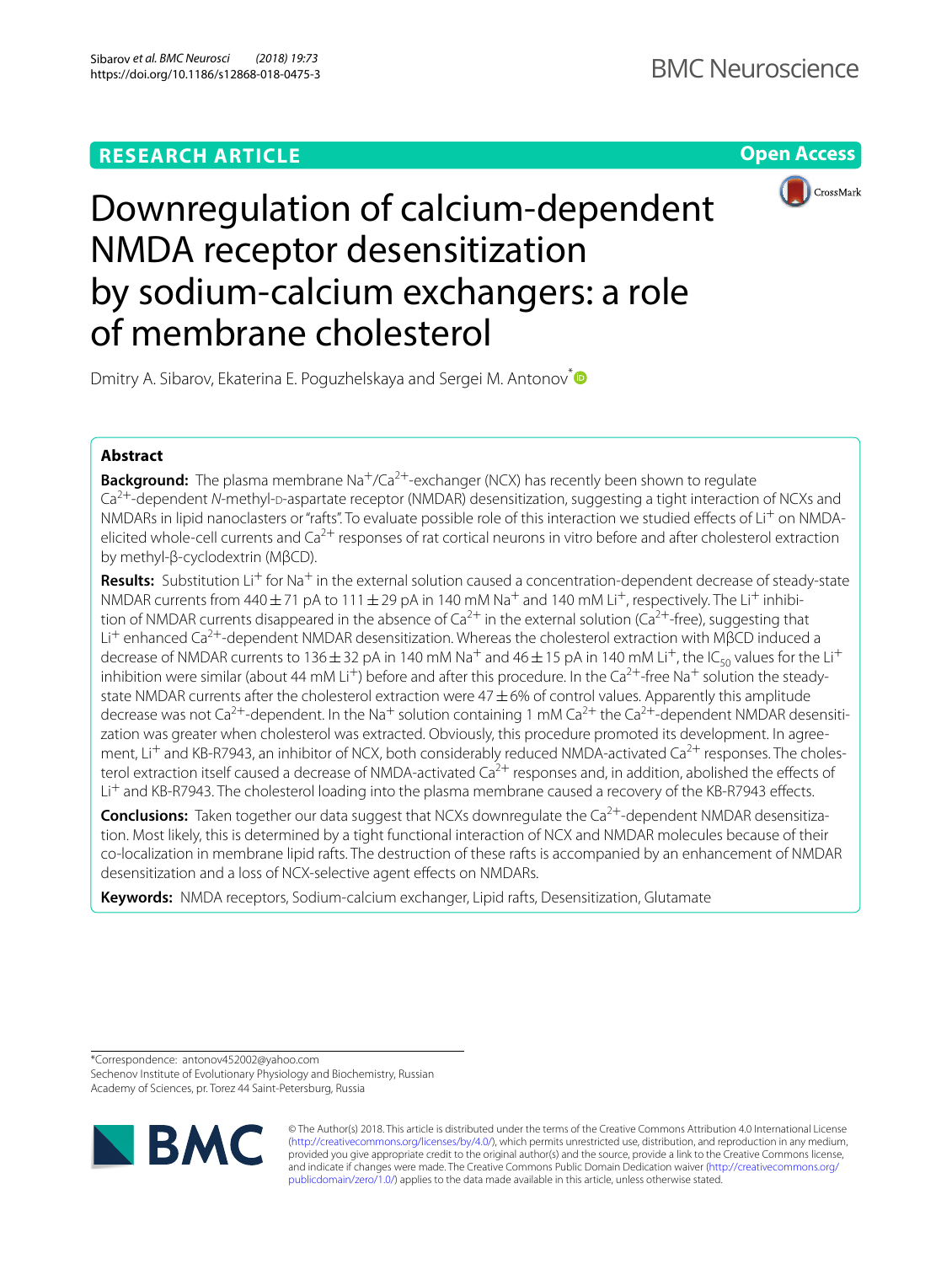# **Background**

*N*-methyl-p-aspartate activated glutamate receptors (NMDARs) are ligand gated ion channels which naturally transfer currents determined by  $Na^+$ ,  $K^+$  and  $Ca^{2+}$  permeation. High permeability of NMDARs to  $Ca^{2+}$  makes them involved in synaptic plasticity [[1,](#page-8-0) [2\]](#page-8-1), while their hyperactivation during ischemia or stroke causes neu-ronal Ca<sup>2+</sup> overload and apoptosis [\[3](#page-8-2)]. Ca<sup>2+</sup>-dependent desensitization of NMDARs represents a feedback regulation of the NMDAR open probability by the  $Ca^{2+}$  entry into neurons  $[4-8]$  $[4-8]$ . The Ca<sup>2+</sup> entry via NMDAR pores produces a local increase of  $Ca^{2+}$  concentration (up to micromolar range) in a close proximity of receptor intracellular domains. Calmodulin binds free  $Ca^{2+}$  and then interacts with C-terminal domains of NMDAR GluN1 subunits causing the decrease of the channel open probability in the  $Ca^{2+}$  concentration-dependent manner because of  $Ca^{2+}$ -dependent NMDAR desensitization [\[9](#page-8-5), for review see [10](#page-8-6)].

Recently it has been demonstrated that the inhibition of the plasma membrane  $Na^+/Ca^{2+}$  exchanger (NCX) either by KB-R7943 (2-[2-[4-(4-nitrobenzyloxy) phenyl] ethyl] isothiourea methanesulfonate) or by the substitution of  $Li<sup>+</sup>$  for Na<sup>+</sup> in the external physiological solution considerably enhances the  $Ca^{2+}$ -dependent desensitization of NMDARs  $[11]$  $[11]$ . As Li<sup>+</sup> is a substrate inhibitor of Na<sup>+</sup>-dependent neurotransmitter transporters [\[12](#page-8-8), [13](#page-8-9)] and exchangers [for review see [14](#page-8-10)] the substitution of  $Li<sup>+</sup>$  for Na<sup>+</sup> in the external solution decreases the efficacy of  $Ca^{2+}$  extrusion via NCX. The direct effects of  $Li<sup>+</sup>$  on NMDAR kinetics and conductance is negligible, because NMDARs have similar  $Li<sup>+</sup>$  and Na<sup>+</sup> channel permeabilities  $[15]$  $[15]$ . These observations suggest that NCX is involved in regulation of  $Ca^{2+}$ -dependent desensitization of NMDARs that could be achieved in the case of close location and interaction of NCX and NMDAR molecules in the plasma membrane.

The  $Li^+$  therapy is widely used to stabilize mood disorders, including bipolar disorders and depression as well as suicidal behaviors  $[13]$  $[13]$ . There are some experimental indications that KB-R7943 reduces 4-aminopyridineinduced epileptiform activity in adult rats [[16\]](#page-8-12). It is still not clear whether NCXs could represent a target of pharmacological action to compensate NMDAR-related neuronal pathologies and whether an acceleration of  $Ca<sup>2+</sup>$ -dependent NMDAR desensitization by Li<sup>+</sup> is at least partially contributed to the  $Li<sup>+</sup>$  therapeutic effects. To provide more clues for understanding of these aspects of the NMDAR pharmacology here we study the concentration dependence of  $Li^+$  effects on NMDAR currents and the role of functional interaction between NCXs and NMDARs that presumably requires their close spatial localization in lipid rafts.

# **Results**

#### **Lithium inhibition of NMDA‑elicited currents**

Cortical neurons in cultures express a variety of NCXs including NCX1-3 and NCKX isoforms [[14](#page-8-10)]. Extracellular  $Li<sup>+</sup>$  represents a tool to cause the substrate inhibition of Na<sup>+</sup>-dependent Ca<sup>2+</sup> extrusion by all sodium-calcium exchanger subtypes. The stepwise proportional substitution of  $Li^+$  for Na<sup>+</sup> in the bathing solution was used to obtain the dose-inhibition curve of NMDA-evoked currents for Li<sup>+</sup>. With this particular aim the NMDA-activated currents were measured at 0, 21, 42, 70, 112 and 140 mM  $Li<sup>+</sup>$  in the bathing solution in the same experiment, where  $140 \text{ mM Li}^+$  corresponded to  $100\%$  substitution of  $Li^+$  for Na<sup>+</sup>. An application of  $Li^+$ -containing solutions without agonists always preceded the application of the corresponding solution with NMDA. An increase of  $Li<sup>+</sup>$  concentrations in the external solution caused a decrease of NMDA-activated currents at the steady state (Fig. [1a](#page-2-0)). The control NMDA-evoked currents, measured at the steady state in the bathing solutions (140 mM Na<sup>+</sup>) had the amplitude of  $440.4 \pm 71.9$ pA  $(n=10)$ , that was significantly  $(p<0.001$ , Student's two-tailed *t* test) larger compared to the corresponding value of  $111.4 \pm 29.1$  pA ( $n = 10$ ) measured at 140 mM  $Li<sup>+</sup>$  in the external solution. Dose-inhibition curves obtained from experiments were well ftted by Hill equation with  $IC_{50}$  of  $46 \pm 21$  mM (Fig. [1b](#page-2-0)). Previously, we demonstrated that the inhibition of NMDA-activated currents by  $Li^+$  is  $Ca^{2+}$ -dependent, because it could not be observed in the nominal absence of  $Ca^{2+}$  in the external solution [\[11](#page-8-7)]. Since  $Li<sup>+</sup>$  does not directly affect the NMDAR conductance and activation kinetics, as a substrate inhibitor of NCXs it could sufficiently decrease the efficacy of  $Ca^{2+}$  extrusion from neurons due to breaking ion transport by NCXs. The decrease of NMDAR current by  $Li^+$  suggests that NCX contributes to the regulation of free  $Ca^{2+}$  concentration close to the inner membrane surface and the  $Ca^{2+}$ -dependent desensitization of NMDARs. This requires some functional interaction between NCXs and NMDARs that could occur if these molecules are located closely and interact within lipid nanoclasters or rafts.

The extraction of cholesterol from the plasma membrane by MβCD [[17](#page-8-13)] is a widely used conventional procedure to destroy lipid nanoclusters. The treatment of neurons with 1.5 mM MβCD for 5 min was undertaken to extract cholesterol from membrane lipid rafts to achieve spatial uncoupling of NMDARs and NCXs. This procedure did not signifcantly alter the current–voltage relationships (I/V), suggesting the lack of its efect on the input resistance of neurons  $(n=5, Fig. 1a)$  $(n=5, Fig. 1a)$  $(n=5, Fig. 1a)$ . After the cholesterol extraction the mean amplitude of NMDA-evoked currents at the steady state in the  $Na<sup>+</sup>$ -containing bathing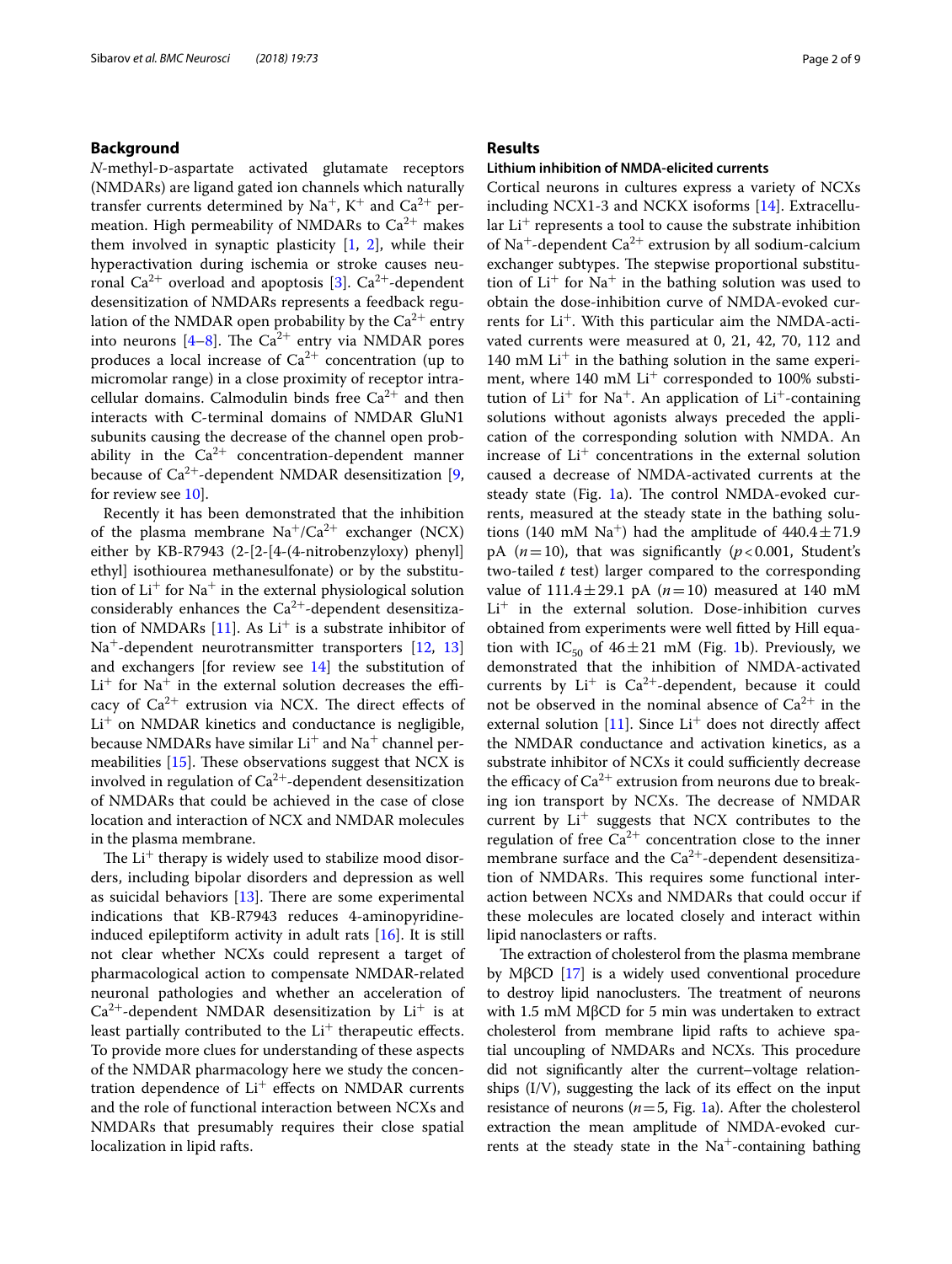

<span id="page-2-0"></span>**Fig. 1** Measurements of EC<sub>50</sub> of Li<sup>+</sup> inhibition of NMDA-elicited currents before and after the cholesterol extraction. **a** Currents activated by 100 μM NMDA+10 μM Gly recorded in the bathing solutions containing diferent Li+ concentrations ([Li+], % is indicated on the right of each trace) at −55 mV before and after 5 min treatment with 1.5 mM MβCD. The insert in the box represents an example of I/V measurements before (black curve) and after (green curve) the MβCD treatment. The protocol of "ramp" is indicated by the red line above the records. **b** Concentration-inhibition curves for Li+ of currents activated by 100 μM NMDA+10 μM Gly. The mean values±S.E.M. from 10 experiments for each of the conditions are plotted. Solid lines indicate fits of the data with the Hill equation with the parameters: IC<sub>50</sub>=46 ± 21 mM and *h* = 2.3 ± 0.8 (*n* = 10) in control conditions and 42±20 mM and *h*=3.3±1.0 (*n*=10) after the MβCD treatment. Abscissa is the Li+ concentration in the external solution presented as the absolute value ([Li+], mM) and the ratio of [Li+] to the sum of Na+ and Li+ concentrations of 140 mM ([Li+], %). **c** The same curves as on (**b**) normalized to I<sub>max</sub> to illustrate the difference in the extent of the Li<sup>+</sup> inhibition of currents, activated by NMDA before and after the MβCD treatment. **d** Histogram of fractions of residual currents (I<sub>min</sub>) obtained at 140 mM Li<sup>+</sup> ([Li<sup>+</sup>], 100%) in the external solution before (control) and after the MβCD treatment (MβCD) to the value of I<sub>max</sub>, drown from the fits (mean values±S.E.M. for each of the conditions, *n* = 10). \*\* the value is signifcantly diferent from the corresponding value obtained under control conditions (*p*<0.01, Student's two-tailed *t*-test)

solution was  $136.8 \pm 32.8$  pA ( $n=10$ ), revealing its decrease in comparison to MβCD untreated neurons as control conditions (*p*<0.007, Student's two-tailed *t* test, Fig. [1a](#page-2-0), b). The stepwise substitution of  $Li<sup>+</sup>$  for Na<sup>+</sup> in the external solution after the MβCD treatment further decreased the NMDA-evoked currents to the mean steady-state amplitude of  $46.8 \pm 15.3$  pA ( $n = 10$ ,  $p < 0.008$ , Student's

two-tailed *t*-test). The IC<sub>50</sub> value for the Li<sup>+</sup> inhibition of NMDA-activated currents after the MβCD treatment was  $42\pm20$  mM (Fig. [1b](#page-2-0), c) which did not differ significantly from the value obtained under the control conditions (on MβCD untreated neurons). It should be noted, however, that the degree of the NMDAR current inhibition in the Li<sup>+</sup>-containing bathing solution was less pronounced after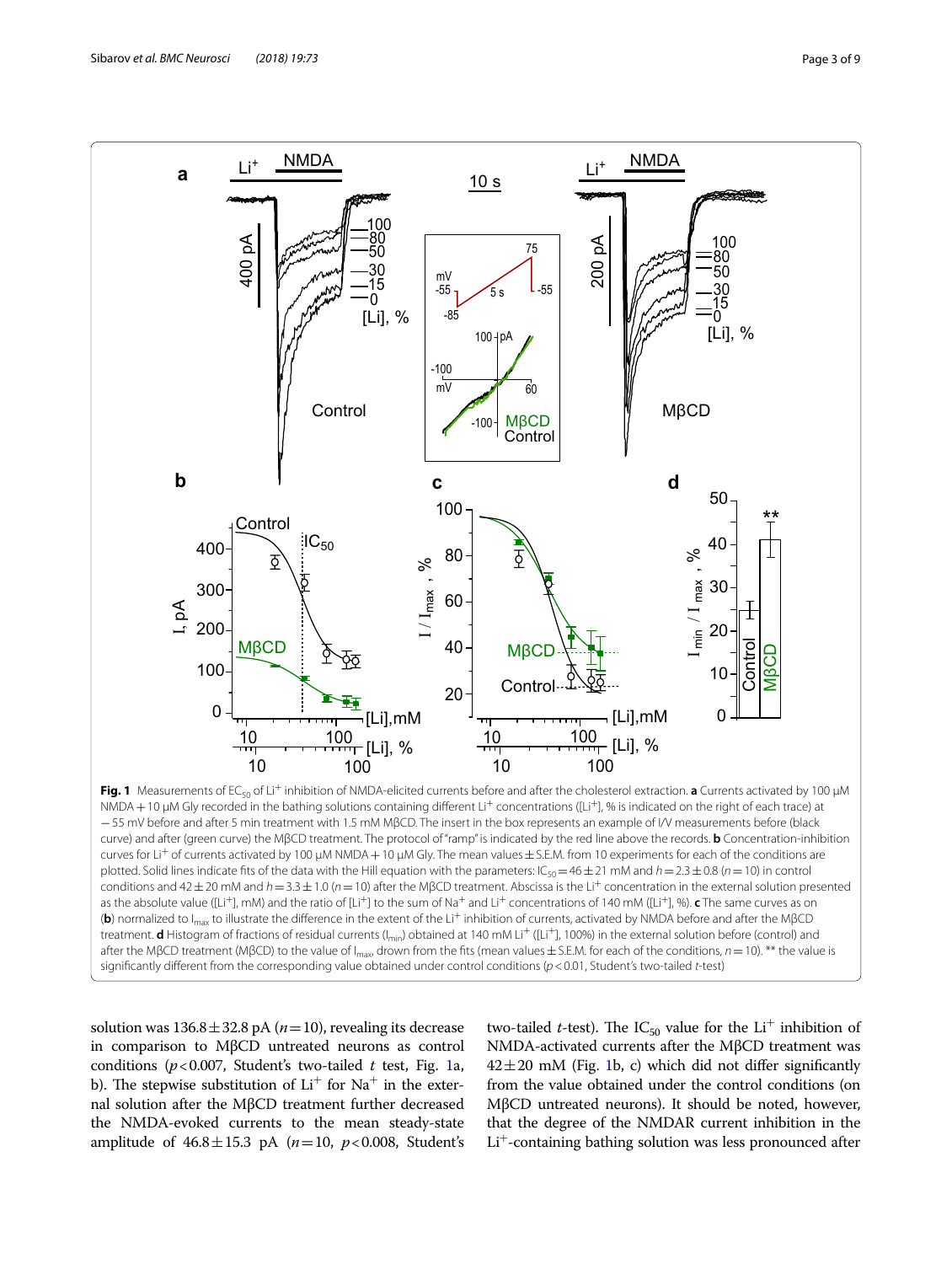the MβCD treatment than before this procedure and were 59 $\pm$ 4% (*n*=10) and 77 $\pm$ 3% (*n*=10) inhibition (*p*<0.03, Student's two-tailed *t*-test), respectively (Fig. [1](#page-2-0)d). Presumably, spatial uncoupling of NCXs and NMDARs limits the effect of the NCX inhibition on NMDAR currents. This could be the case, if NCXs maintain low intracellular free  $Ca^{2+}$  concentration in the close proximity of NMDARs, which prevents the development of  $Ca^{2+}$ -dependent inactivation of NMDARs.

# **Calcium‑dependent and ‑independent efects of cholesterol extraction on NMDARs**

The interpretation of the above data that the cholesterol extraction may accelerate the  $Ca^{2+}$ -dependent desensitization destroying membrane lipid rafts and NCX-NMDAR interplay becomes less evident in a view of the recent observation that cholesterol is important for the NMDAR functioning and its extraction provokes the ligand-dependent desensitization of NMDARs [[17\]](#page-8-13). In order to distinguish between  $Ca^{2+}$ -dependent and -independent mechanisms the efects of cholesterol extraction by MβCD on NMDA-activated currents were evaluated in the presence of 1 mM  $Ca^{2+}$  and in the nominal absence of  $Ca^{2+}$  in the bathing solution (Fig. [2](#page-3-0)a).

<span id="page-3-0"></span>In the absence of  $Ca^{2+}$  in the external solution the ratio of amplitudes of NMDA-activated steady-state currents, recorded after and before 5 min MβCD treatment was  $47 \pm 6\%$  ( $n=6$ ). The decrease of the steady-state amplitudes of NMDAR currents after the treatment is caused by the direct efect of the cholesterol extraction on NMDARs, because under these particular conditions the  $Ca^{2+}$ -dependent desensitization was not observed (Fig. [2](#page-3-0)a). In the presence of 1 mM  $Ca^{2+}$  in the bathing solution, however, the  $Ca^{2+}$ -dependent desensitization of NMDARs, measured as the ratio of the steady-state amplitudes of currents in the presence and absence of  $Ca^{2+}$ before and after the MβCD treatment was signifcantly greater when cholesterol was extracted (Fig. [2a](#page-3-0), b), suggesting that this procedure enhanced the  $Ca^{2+}$ -dependent NMDAR desensitization. In addition, we performed similar experiments on neurons patched with 1 mM BAPTA in the pipette solution. Under these particular conditions the  $Ca^{2+}$ -dependent desensitization of NMDARs was not observed both in the presence and absence of  $Ca^{2+}$  in the external bathing solution (Fig.  $2c$  $2c$ ). The direct effect of MβCD treatment on NMDARs was pronounced and the ratio values obtained in the presence and absence of external  $Ca^{2+}$  were similar (Fig. [2c](#page-3-0), d). In 1 mM intrapipette BAPTA the steady-state NMDAR currents decreased after the extraction to about 10% of their amplitudes (Fig. [2](#page-3-0)d), whereas in experiments when the intracellular media was



natural in terms of  $Ca^{2+}$  buffering the NMDAR currents decreased in a much lesser extent (about 47%, Fig. [2a](#page-3-0)).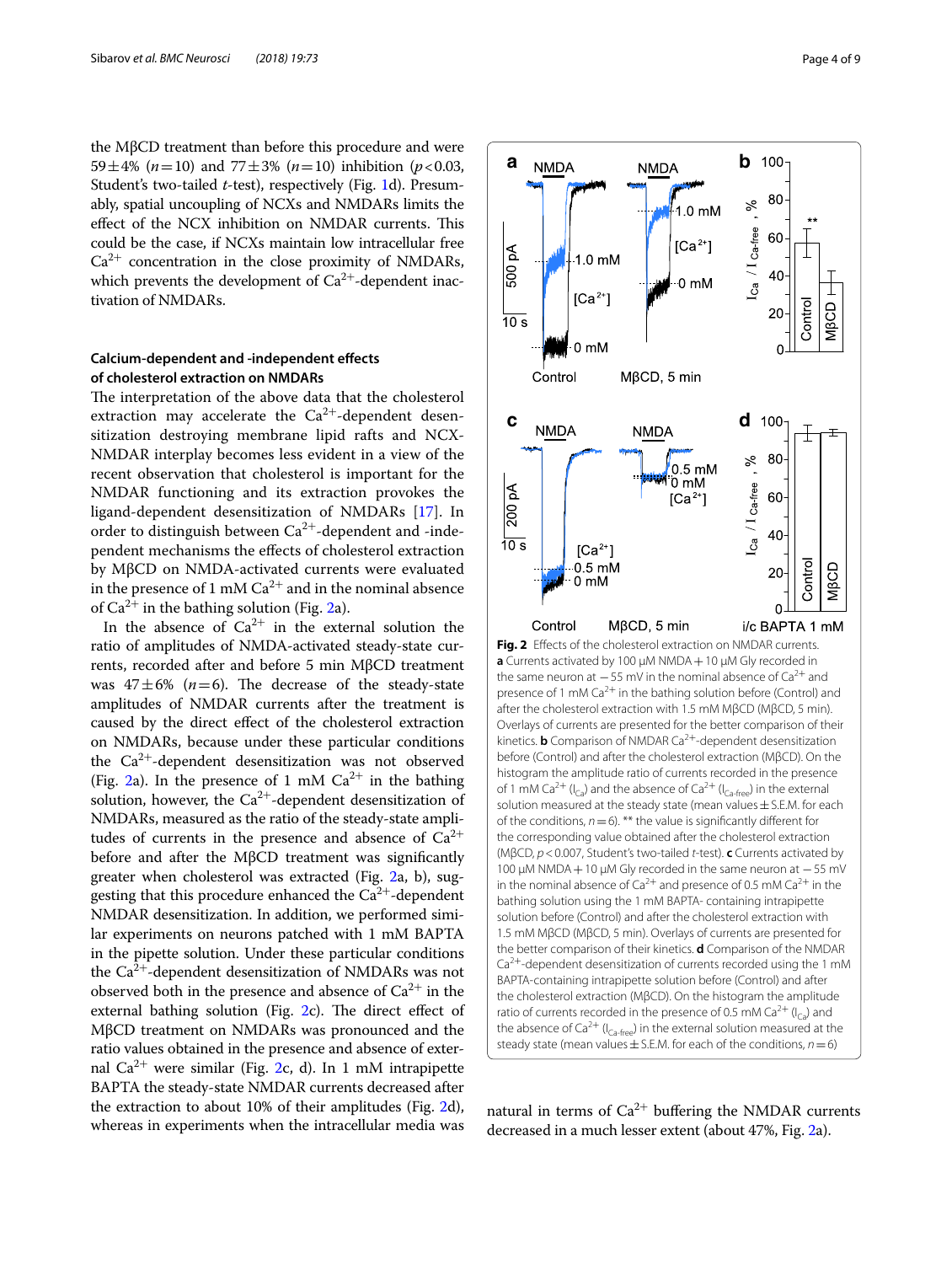Based on these experiments we may assume that in lipid rafts NCX weakens  $Ca^{2+}$ -dependent desensitization of NMDARs by quick extrusion of local intracellular  $Ca^{2+}$  entering neurons via open NMDAR pores. It is likely, that the destruction of lipid rafts increases the distance between NCXs and NMDARs allowing intracellular  $Ca^{2+}$  accumulation close to the NMDAR intracellular domains which enhances their  $Ca^{2+}$ -dependent desensitization. Pronounced  $Ca^{2+}$ -dependent desensitization of NMDARs, however, should provide a feed back regulation to limit the cytoplasmic  $Ca^{2+}$  accumulation during the NMDA action on neurons.

# **NCX inhibition and NMDA‑elicited cytoplasmic Ca2<sup>+</sup> accumulation**

To provide additional experimental support in favor of mechanisms suggested, the efects of NCX inhibition with 140 mM  $Li<sup>+</sup>$  or KB-R7943 before and after the cholesterol extraction by MβCD (1.5 mM for 5 min) on intracellular  $Ca^{2+}$  responses to 2 min NMDA applications were studied. For quantitative comparison of efects we evaluated an integral of  $Ca^{2+}$ -induced fluorescence, which has to be proportional to the  $Ca^{2+}$  entry through open NMDAR channels and, therefore, to the amplitudes of NMDA-activated currents. As in electrophysiological experiments, the  $Li^{+}$ -containing bathing solution was applied alone and than with NMDA to equilibrate neurons and check pure  $Li^+$  effects for possible further data correction (Fig. [3](#page-5-0)a). When NMDA was applied in the  $Li<sup>+</sup>$ -containing bathing solution  $Ca<sup>2+</sup>$  responses of neurons decreased to  $54 \pm 2\%$  (overall 98 neurons,  $n=3$ ) of  $Ca<sup>2+</sup>$  responses recorded in the Na<sup>+</sup>-containing bathing solution ( $p < 0.001$ , Student's  $t$  test). This observation is consistent with the  $Li^{+}$  effect on NMDA-activated currents. After the MβCD treatment the  $Ca<sup>2+</sup>$  responses to NMDA in the Na<sup>+</sup>-containing solution were  $35 \pm 9\%$ (overall 98 neurons,  $n=3$ ) and in the Li<sup>+</sup>-containing solution were  $36 \pm 9%$  (overall 98 neurons,  $n=3$ ) of the  $Ca<sup>2+</sup>$  responses, obtained before the treatment in the  $Na<sup>+</sup>$ -containing solution (Fig. [3](#page-5-0)a and b). Because these values were signifcantly smaller, than those obtained before the treatment in the Na<sup>+</sup> solution ( $p < 0.0001$ , one-way paired ANOVA) and did not difer between each other (Bonferroni post hoc test) we conclude that the MβCD treatment abolished the effects of  $Li<sup>+</sup>$  on NMDARs.

Thus, spatial uncoupling of NMDARs and NCXs resulted in the decrease of  $Ca^{2+}$  entry via NMDARs. Inhibition of NCX with  $Li^+$  after the cholesterol extraction was not able to decrease NMDAR mediated  $Ca^{2+}$ accumulation.

We further performed the  $Ca^{2+}$  imaging experiments in which KB-R7943 (10  $\mu$ M) as a specific NCX inhibitor, was utilized instead of the  $Li<sup>+</sup>$  solution. In the  $Na<sup>+</sup>$ -containing external solution combined applications of NMDA with KB-R7943 induced  $Ca^{2+}$  responses that corresponded to 59 $\pm$ 5% (overall 91 neurons, *n*=3) of NMDA-elicited  $Ca^{2+}$  responses and differed from them significantly  $(p < 0.001$ , one-way paired ANOVA) (Fig. [3c](#page-5-0)). This observation is consistent with the KB-R7943 effect on NMDA-activated currents  $[11]$  $[11]$  $[11]$ . The MβCD treatment decreased the NMDA-elicited  $Ca^{2+}$  responses both in the absence and presence of KB-R7943 to  $32 \pm 8\%$  and  $24 \pm 7%$  (overall 91 neurons,  $n=3$ ), respectively (Fig. [3d](#page-5-0)). These values are not significantly different (Bonferroni post hoc test) suggesting that the cholesterol extraction abolished the KB-R7943 efects on NMDA-activated currents. To validate that the efects of MβCD treatment are actually caused by the cholesterol loss from the plasma membrane, cholesterol-MβCD, as a cholesterol donor, was applied for 30 min after the efects of MβCD were achieved (Fig. [3](#page-5-0)c). Loading of cholesterol into the plasma membrane both increased the amplitudes of  $Ca<sup>2+</sup>$ -responses to NMDA and recovered the inhibitory efect of KBR (Fig. [3](#page-5-0)c, d).

Therefore, the effects of  $Li<sup>+</sup>$  and KB-R7943 on NMDAelicited  $Ca^{2+}$  responses of neurons coincide well suggesting that they both are realizing through the infuence of NCX on the  $Ca^{2+}$ -dependent desensitization of NMDARs.

# <span id="page-4-0"></span>**Discussion**

In spite of a large number of novel pharmacological agents has recently appeared,  $Li<sup>+</sup>$  has still broad usage as a tool of neuroscience researches, since it can afect key functional processes of the central nervous system (CNS) including diferent enzymes [for review see [13](#page-8-9)] and  $Na<sup>+</sup>$ -dependent neurotransmitter transporters [[12](#page-8-8)] and exchangers [for review see [14](#page-8-10)]. Diverse and complex action of  $Li^+$  on the human CNS is highlighted by the  $Li^+$ therapy which is widely utilized to stabilize many mental disorders. Usually therapeutic  $Li<sup>+</sup>$  concentrations in the blood vary within the range of 0.6–1.2 mM and the concentrations over 1.5 mM are thought to become toxic [for review see [13\]](#page-8-9). In addition it has been demonstrated recently that the substitution of  $Li<sup>+</sup>$  for Na<sup>+</sup> in the external solution in the presence of  $Ca^{2+}$  causes considerable decrease of currents activated by NMDA [\[11](#page-8-7)]. This somehow contradicts to the lack of the NMDAR Li<sup>+</sup> inhibition in the absence of  $Ca^{2+}$  in the external solution [\[11](#page-8-7)] and to the observation that  $Li^+$  does not influence the NMDAR conductance and activation kinetics [[15\]](#page-8-11). The  $IC_{50}$  value for the  $Li<sup>+</sup>$  inhibition of NMDA-activated currents measured here is about 44 mM. It is, therefore, unlikely that the  $Li<sup>+</sup>$  inhibition of NMDAR currents in some extent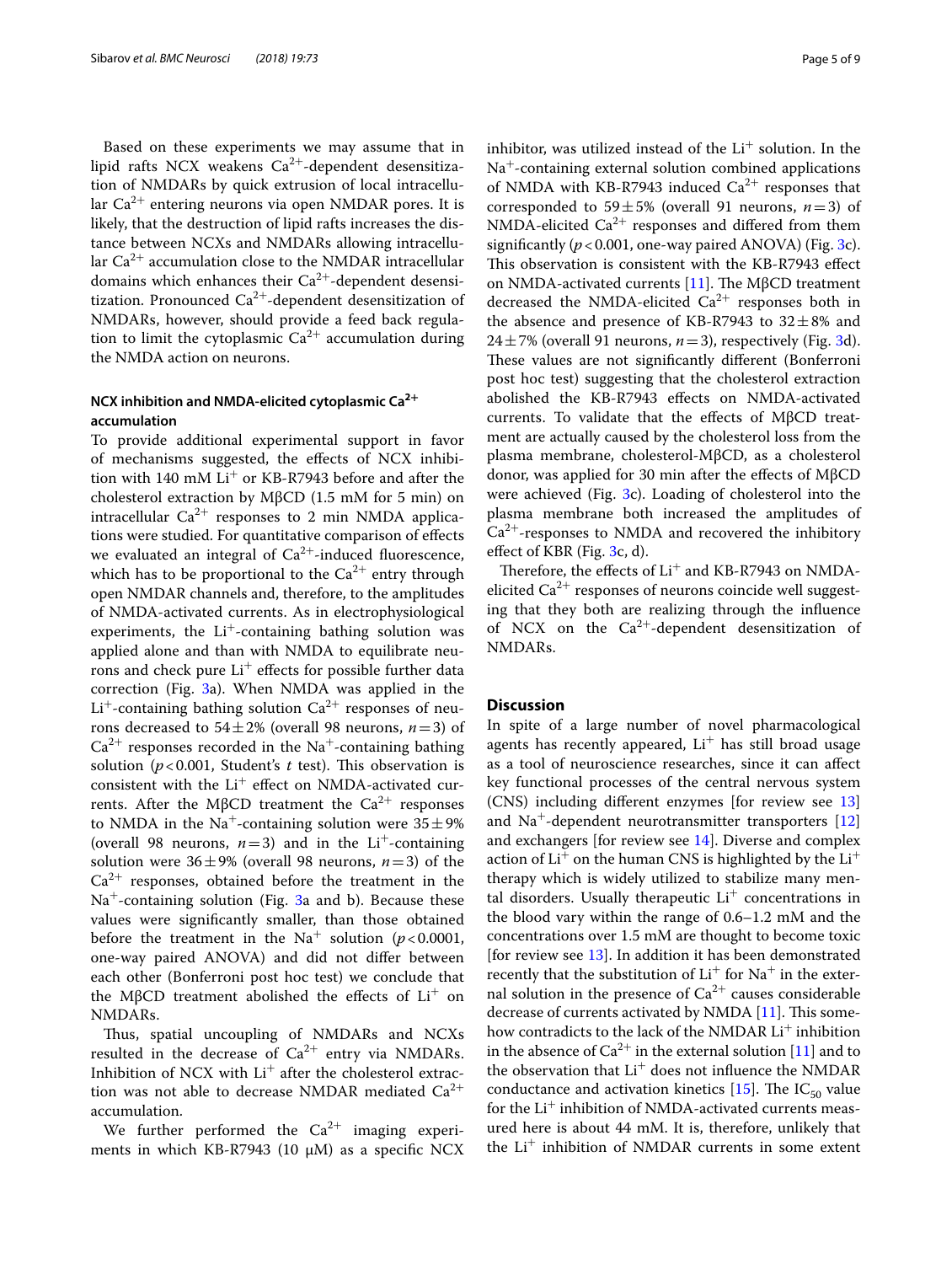

<span id="page-5-0"></span>contributes in the therapeutic effect during the  $Li<sup>+</sup>$  therapy, whereas the mechanism of the  $Ca^{2+}$ -dependent  $Li^+$ inhibition of NMDARs requires further consideration.

The critical dependence of  $Li<sup>+</sup>$  inhibition of NMDAR currents on extracellular  $Ca^{2+}$  forced us to the conclusion that  $Li^+$  inhibits NMDARs indirectly breaking the  $Ca^{2+}$  extrusion from neurons by NCXs, which are

involved in regulation of pre-membrane  $Ca^{2+}$  concentration in the close proximity to the NMDAR intracellular domains during  $Ca^{2+}$  entry through the channels of activated NMDARs. By the other words  $Li<sup>+</sup>$  promotes  $Ca<sup>2+</sup>$ -dependent desensitization of NMDARs inhibiting the NCX transport of  $Ca^{2+}$  from neurons [[11](#page-8-7)]. If this is the case then NMDARs and NCXs should co-localize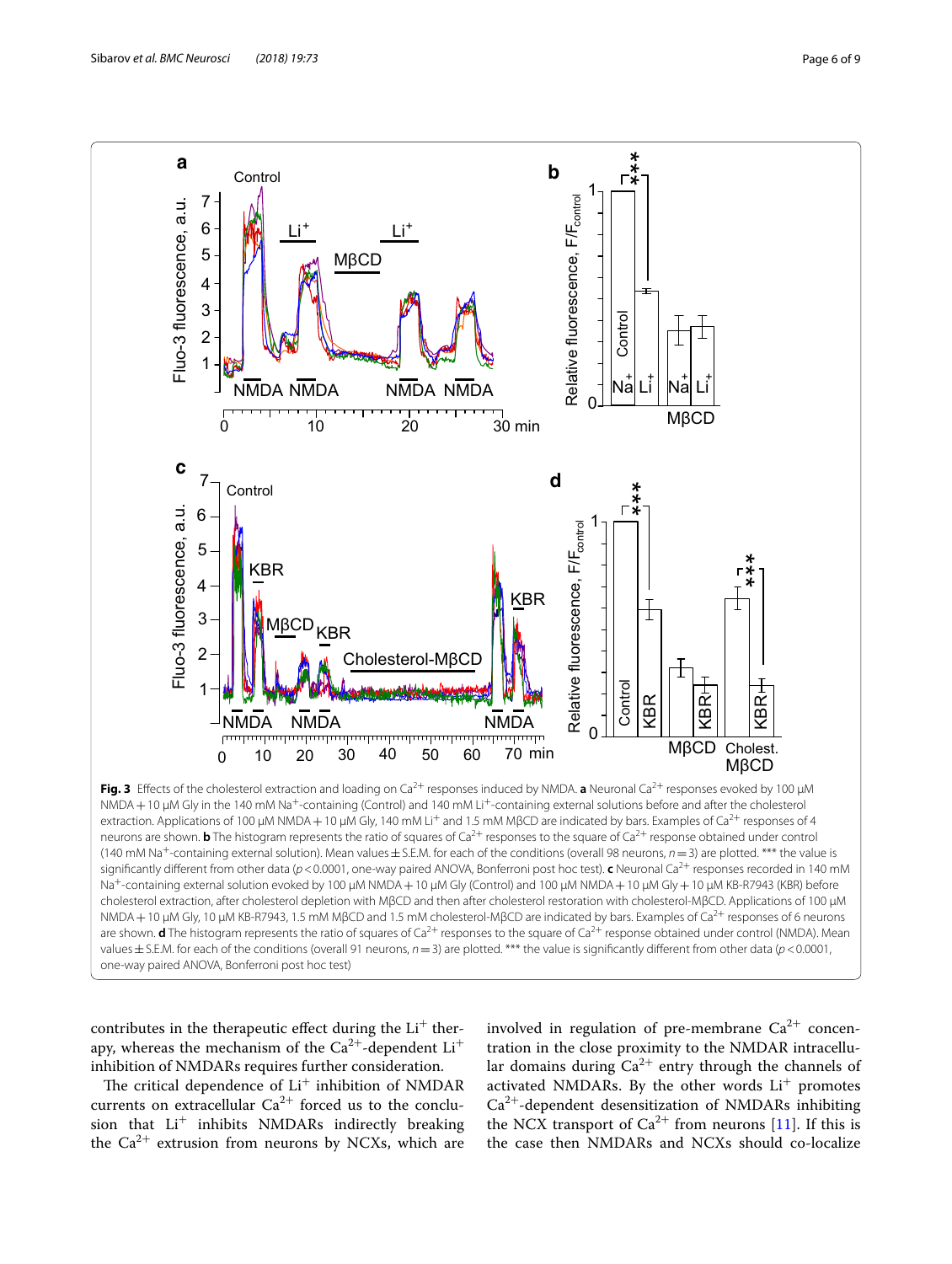

<span id="page-6-0"></span>and interact that could be achieved in membrane cholesterol rich nanoclusters or lipid rafts (Fig. [4a](#page-6-0)). Actually the co-localization of NMDARs and NCXs in lipid rafts at the distance less than 80 nm was recently demonstrated using FRET (Förster Resonance Energy Transfer) experiments [[18](#page-8-14), [19](#page-8-15)]. In our experiments the cholesterol extraction, that is known to destruct lipid rafts, resulted in a substantial decrease of NMDAR currents, which is consistent to the earlier observation [\[17](#page-8-13)], but did not cause significantly changes of the  $IC_{50}$  value for the  $Li^{+}$ inhibition of NMDAR currents. This may suggest that the cholesterol extraction does not infuence the transport by NCXs  $[20]$  $[20]$  and similar Li<sup>+</sup> concentrations are required to inhibit NCXs before and after the MβCD treatment.

The requirement of cholesterol for functioning of NMDARs was recently demonstrated [[17\]](#page-8-13), because its extraction induced fast ligand-dependent NMDAR desensitization. In agreement when we used 1 mM BAPTA containing intrapipette solution (calculated free  $Ca^{2+}$  concentration is 13 nM) a tenfold decrease of NMDAR currents and a lack of  $Ca^{2+}$ -dependent NMDAR desensitization were

observed. NMDA-activated currents recorded in the absence of  $Ca^{2+}$  in the external solution using the BAPTA-free intrapipette solution did not reveal the NMDAR  $Ca^{2+}$ -dependent desensitization as well. The cholesterol extraction under these conditions, however, induced a twofold decrease of the NMDAR currents. The lesser extent of the ligand-dependent desensitization obtained without BAPTA may suggest that some normal level of free  $Ca^{2+}$  in the cytoplasm is required for NMDAR functioning. In addition the extraction caused an enforcement of  $Ca^{2+}$ -dependent NMDAR desensitization suggesting that the disaggregation of molecules within destructed lipid rafts is accompanied by the disruption of NCX regulated  $Ca^{2+}$ pre-membrane balance.

Measurements of intracellular  $Ca^{2+}$  dynamics revealed that the NCX inhibition with  $Li<sup>+</sup>$  or KB-R7943 significantly decreased the NMDA-elicited  $Ca^{2+}$ responses, which is consistent to their efects on currents, activated by NMDA. In agreement to previous observations [\[21](#page-8-17)] the cholesterol extraction caused the decrease of the cytoplasm  $Ca^{2+}$  accumulation, and furthermore abolished the effects of both Li<sup>+</sup> and KB-R7943 on the neuronal  $Ca^{2+}$  cytoplasmic responses. The cholesterol loading into the plasma membrane was followed by the recovery of  $Ca^{2+}$ -response amplitudes and, most importantly, restored the NCX efects on the  $Ca^{2+}$ -dependent NMDAR desensitization. These further support our conclusion that the destruction of lipid rafts abolishes the infuence of NCXs on NMDARs (Fig. [4](#page-6-0)b), which is consistent to modeling of interaction between CaM and C-terminal of NMDAR GluN1 subunits that requires molecule co-localization within the distance of tens of nanometers [\[22](#page-8-18)].

Thus, our observations considerably widen the range of pharmacological agents which may indirectly infuence NMDAR functioning through the metabolism of cholesterol or the inhibition of NCX, that presumably could potentiate the  $Ca^{2+}$ -desensitization of NMDARs.

# **Conclusions**

Thus, the NCX inhibition prevents the maintainance of low  $Ca^{2+}$  level in the proximity of the intracellular domains of NMDARs by the  $Ca^{2+}$  extrusion to the outside, which elevates pre-membrane local  $Ca^{2+}$  concentration, but limits total  $Ca^{2+}$  entry into neurons. Spatial uncoupling of NCXs and NMDARs by cholesterol extraction enhances the NMDAR  $Ca^{2+}$ -dependent desensitization abolishing its regulation by NCXs and is accompanied by a loss of NCX-selective agent efects on NMDARs. As a consequence the inhibition of NCXs with  $Li^+$  or KB-R7943 after the cholesterol extraction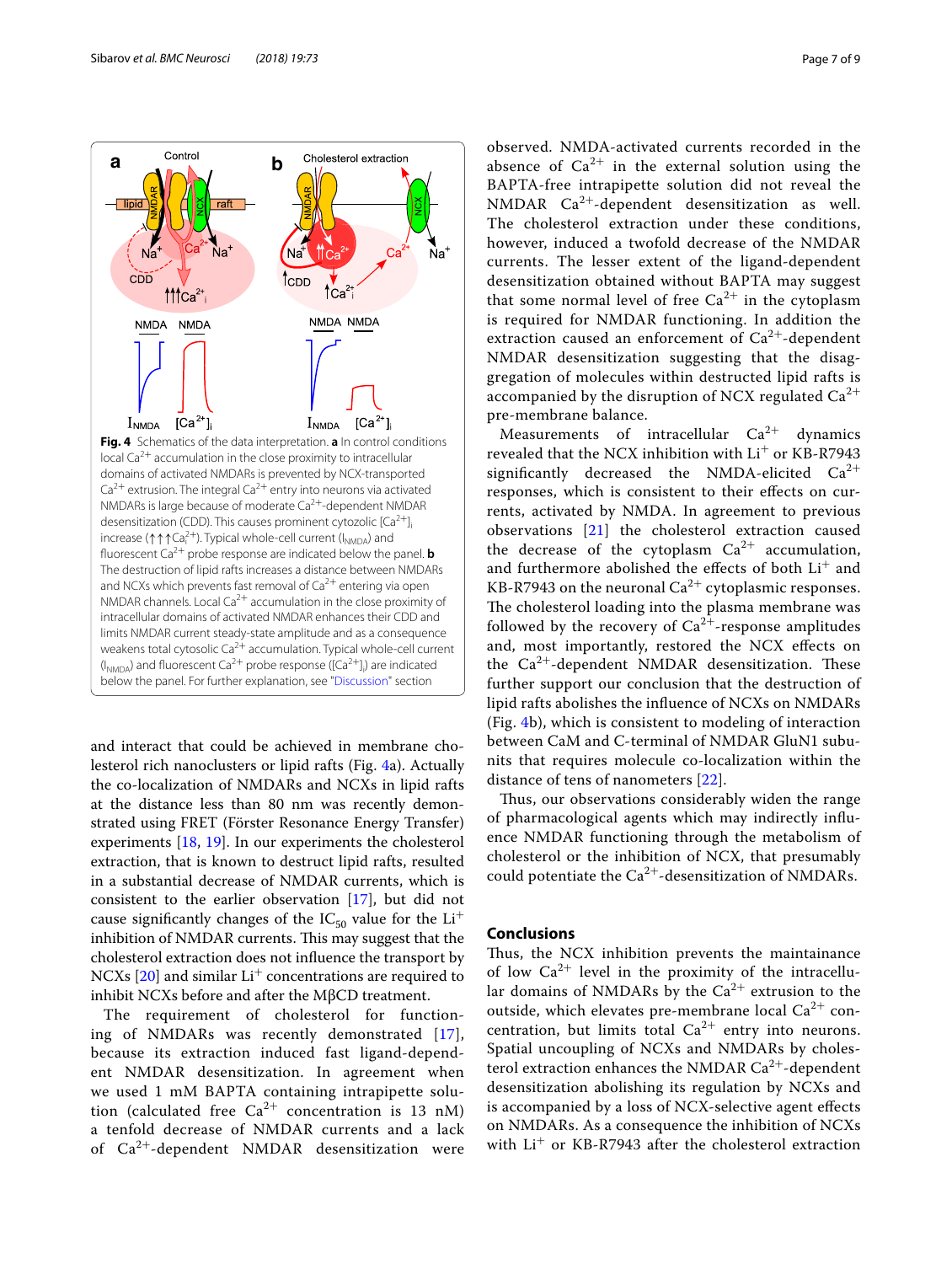does not significantly influence the cytoplasmic  $Ca^{2+}$ accumulation in response to NMDAR activation.

# **Methods**

# **Primary culture of cortical neurons**

The culture preparation from rat embryos was previously described [[23,](#page-8-19) [24\]](#page-8-20). All procedures using animals were in accordance with recommendations of the Federation for Laboratory Animal Science Associations and approved by the Bioethics Committee of Sechenov Institute of Evolutionary Physiology and Biochemistry of the Russian Academy of Sciences (IEPhB RAS). Wistar rats were maintained on a 12 h day/night cycle at constant room temperature with ad libitum access to water and standard rat fodder in the animal facility of the IEPhB RAS. Experiments were designed to minimize the number of animals used in research.

Overall 12 Wistar rats 16 days pregnant were used for experiments. The pregnant rat was placed into the plastic box connected by a tube with  $CO<sub>2</sub>$  tank and then sacrificed by  $30-40$  s  $CO<sub>2</sub>$  inhalation. Immediately after cardiac arrest fetuses were removed and their cerebral cortices were isolated, enzymatically dissociated and used to prepare primary neuronal cultures. Cells were used for experiments after 10–15 days in culture [[24,](#page-8-20) [25](#page-8-21)]. Cells were grown in Neurobasal™ culture media supplemented with B-27 (Gibco-Invitrogen, UK) on glass coverslips coated with poly-p-lysine.

#### **Patch clamp recordings**

Whole-cell currents were recorded on rat cortical neurons in primary culture (10–15 days in vitro) by patch clamp technique using a MultiClamp 700B amplifer with Digidata 1440A acquisition system. Details of recording and fast perfusion system were described previously [\[26](#page-8-22)]. Unless otherwise specifed, the following extracellular medium was used for recording (external bathing solution, in mM): 140 NaCl; 2.8 KCl; 1.0 CaCl $_2$ ; 10 HEPES, at pH  $7.2-7.4$ . The patch-pipette solution contained (in mM): 120 CsF, 10 CsCl, 10 EGTA, and 10 HEPES. In some experiments BAPTA ((1,2-bis(*o*-aminophenoxy) ethane-*N*,*N*,*N′*,*N′*-tetraacetic acid) was added to pathpipette solution to prevent calcium-dependent desensitization of NMDARs. This solution contained (in mM): 120 CsF, 10 CsCl, 10 EGTA, 10 HEPES, 0.1 CaCl<sub>2</sub>, 1 BAPTA to achieve calculated free  $[Ca^{2+}]$  of 13 nM. The pH was adjusted to 7.4 with CsOH. Measured osmolarities of the external bathing solution and the patch-pipette solution were 310 and 300 mOsm, respectively. Patch pipettes (2–4  $MΩ$ ) were pulled from 1.5-mm (outer diameter) borosilicate standard wall capillaries with inner flament (Sutter Instrument, Novato, CA, USA). In whole-cell confguration the series resistances did not exceed 10 MΩ. Holding membrane voltage  $(V_m)$ was corrected for the liquid junction potential between the Na<sup>+</sup>-containing external bathing solution and the  $Cs^+$ -containing pipette solution of  $-15$  mV.

# **Loading of Fluo‑3 AM and Ca2+ imaging**

Cells were loaded with Fluo-3 AM (4 mM, Life Technologies, Foster City, CA, USA) using conventional protocols as described previously [\[27\]](#page-8-23). Coverslips with Fluo-3 loaded neurons were placed in the perfusion chamber, which was mounted on the stage of a Leica TCS SP5 MP inverted microscope (Leica Microsystems, Germany). Fluorescence was activated with 488 nm laser light and emission was measured within the wavelength range from 500 to 560 nm. Images were captured every 1.5 s during 30 min experiments.

#### **Drugs**

Functional activity of NMDARs requires binding of both glutamate and a co-agonist, glycine. Unless otherwise stated, to activate NMDARs we applied 100 µM NMDA with 10  $\mu$ M *L*-glycine (Gly). KB-R7943 (2-[4-[(4-nitrophenyl)methoxy]phenyl]ethyl ester, methanesulfonate, 10 μM) application or proportional substitution of  $Li<sup>+</sup>$  for  $Na<sup>+</sup>$  in the external bathing solution were used to inhibit NCX. Methyl-β-cyclodextrin (MβCD, 1.5 mM) application for 5 min was used to destruct lipid rafts by extracting cholesterol from the plasma membrane. The complex of cholesterol with methyl-β-cyclodextrin (cholesterol-MβCD, 1.5 mM) as a donor of cholesterol was applied for 30 min to restore the cholesterol content of the plasma membrane. All compounds were from Sigma-Aldrich, St. Louis, MO, USA or Tocris Bioscience, UK.

#### **Data analysis**

Quantitative data are expressed as mean  $\pm$  SEM. ANOVA and Bonferroni multiple comparison methods as well as Student's two-tailed *t*-test were used for statistical analysis. Number of experiments is indicated by *n* throughout. In the patch-clamp experiments *n* represents a number of recorded neurons. In the  $Ca^{2+}$ -imaging experiments *n* represents a number of used culture coverslips. From every coverslip a single mean value obtained from many cells was utilized for statistics. The data were considered as signifcantly diferent based on a confdence level of 0.05. Current measurements were plotted using ClampFit 10.2 (Molecular Devices). The  $IC_{50}$  (half maximal inhibitory concentration) and Hill coefficient (*h*) for inhibition of NMDA-evoked currents with  $Li<sup>+</sup>$  were estimated by ftting of concentration–response curves with the Hill equation,  $I = I_{min} + (I_{max} - I_{min})/(1 + [Li^+]^h / IC_{50}^h)$ , where the  $I_{max}$  and  $I_{min}$  are the current of maximal and minimal amplitudes elicited by NMDA at different  $[Li^+]$ .